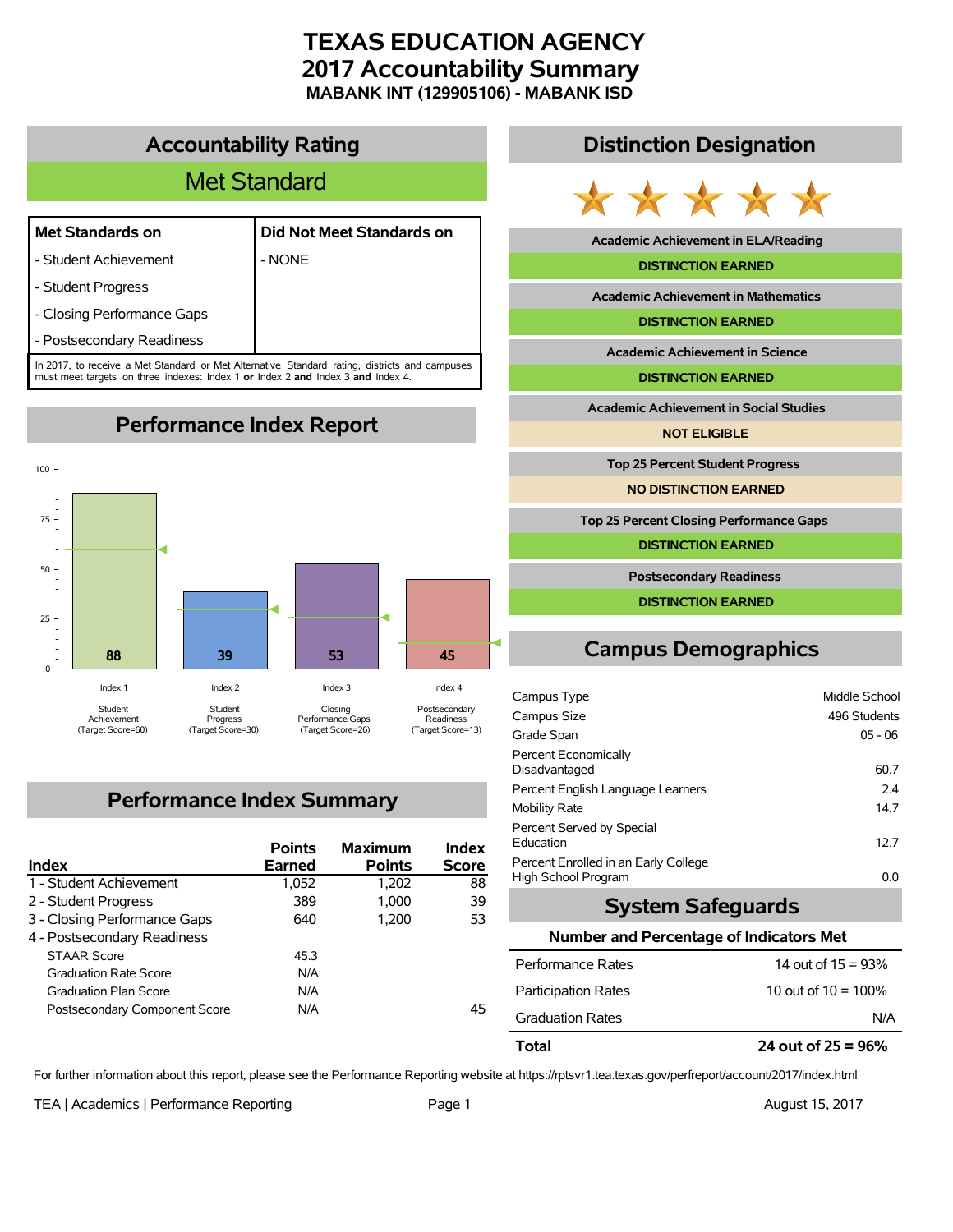# **TEXAS EDUCATION AGENCY 2017 Distinction Designation Summary - ELA/Reading MABANK INT (129905106) - MABANK ISD Campus Type: Middle School**

|                                                          | <b>Indicator</b> |                |
|----------------------------------------------------------|------------------|----------------|
| <b>Indicator</b>                                         | <b>Score</b>     | Quartile       |
| Attendance Rate                                          | 96.8%            | Q1             |
| Greater Than Expected Student Growth in ELA/Reading      | 15.0%            | Q <sub>2</sub> |
| Grade 3 Reading Performance (Masters Grade Level)        |                  |                |
| Grade 4 Reading Performance (Masters Grade Level)        |                  |                |
| Grade 4 Writing Performance (Masters Grade Level)        |                  |                |
| Grade 5 Reading Performance (Masters Grade Level)        | 25.0%            | Q1             |
| Grade 6 Reading Performance (Masters Grade Level)        | 18.0%            | Q1             |
| Grade 7 Reading Performance (Masters Grade Level)        |                  |                |
| Grade 7 Writing Performance (Masters Grade Level)        |                  |                |
| Grade 8 Reading Performance (Masters Grade Level)        |                  |                |
| EOC English I Performance (Masters Grade Level)          |                  |                |
| EOC English II Performance (Masters Grade Level)         |                  |                |
| AP/IB Examination Participation: ELA                     |                  |                |
| AP/IB Examination Performance: ELA                       |                  |                |
| <b>SAT/ACT Participation</b>                             |                  |                |
| <b>SAT Performance: ELA</b>                              |                  |                |
| <b>ACT Performance: ELA</b>                              |                  |                |
| Advanced/Dual-Credit Course Completion Rate: ELA/Reading |                  |                |
| <b>Total Indicators for ELA/Reading</b>                  |                  | 3 of 4         |
|                                                          |                  |                |

Distinction Campus Outcome: 3 of 4 eligible indicators in Q1 (Top Quartile)

#### 3 of  $4 = 75%$

Distinction Target: Middle School = 50% or higher

# **DISTINCTION EARNED**

Blank values for an indicator score occur if the indicator is not applicable to that campus or does not meet the minimum size of 10 students.

Blank values for a quartile occur if there are fewer than 20 campuses in the campus comparison group for each qualifying indicator.

The attendance rate indicator is not subject specific; therefore, it applies to ELA/reading, mathematics, science, and social studies. Consequently, this indicator cannot be the sole measure used by a campus to attain a distinction.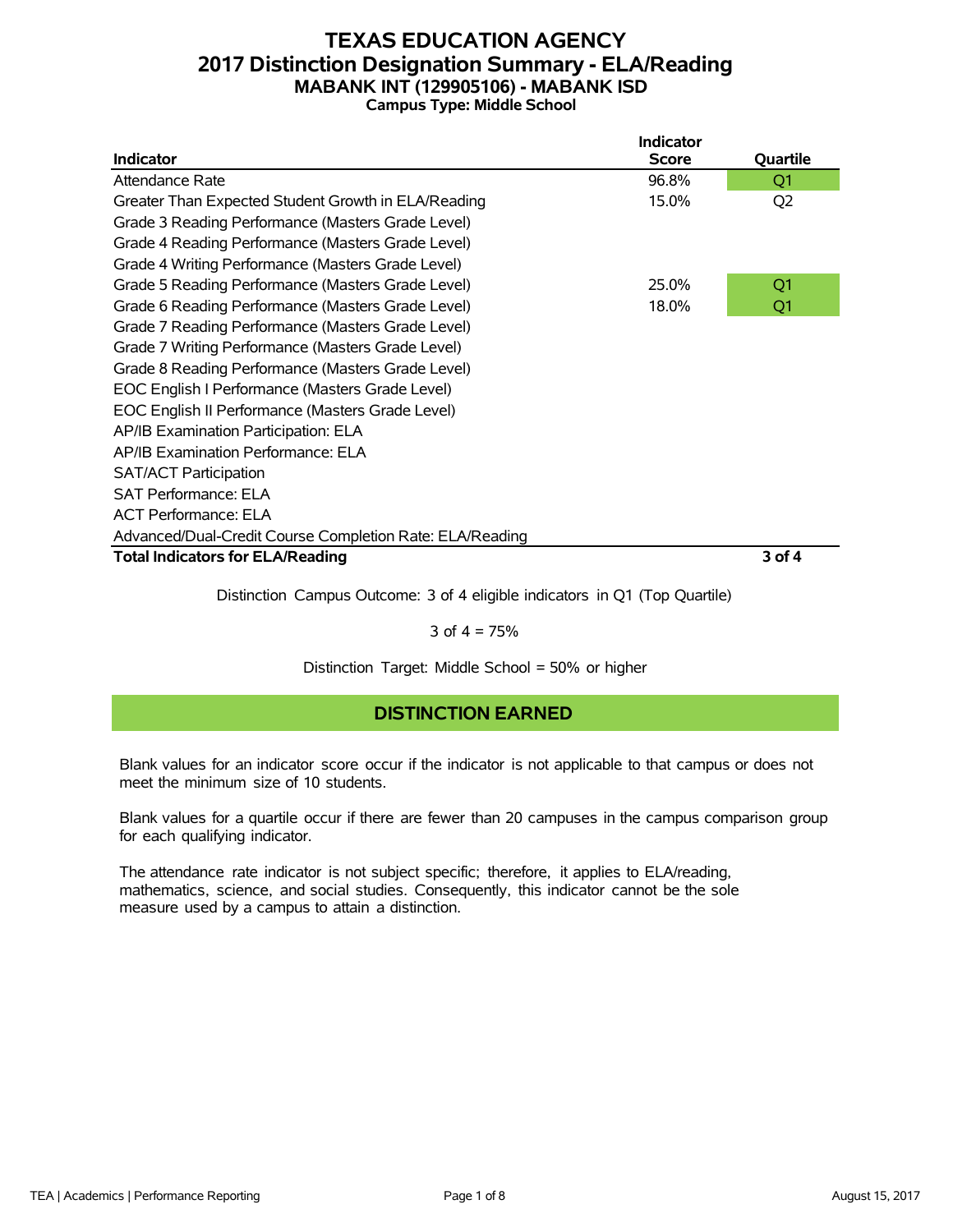# **TEXAS EDUCATION AGENCY 2017 Distinction Designation Summary - Mathematics MABANK INT (129905106) - MABANK ISD Campus Type: Middle School**

|                                                          | <b>Indicator</b> |                |
|----------------------------------------------------------|------------------|----------------|
| <b>Indicator</b>                                         | <b>Score</b>     | Quartile       |
| Attendance Rate                                          | 96.8%            | Q1             |
| Greater Than Expected Student Growth in Mathematics      | 18.0%            | Q1             |
| Grade 3 Mathematics Performance (Masters Grade Level)    |                  |                |
| Grade 4 Mathematics Performance (Masters Grade Level)    |                  |                |
| Grade 5 Mathematics Performance (Masters Grade Level)    | 26.0%            | Q <sub>1</sub> |
| Grade 6 Mathematics Performance (Masters Grade Level)    | 21.0%            | Q1             |
| Grade 7 Mathematics Performance (Masters Grade Level)    |                  |                |
| Grade 8 Mathematics Performance (Masters Grade Level)    |                  |                |
| Algebra I by Grade 8 - Participation                     |                  |                |
| EOC Algebra I Performance (Masters Grade Level)          |                  |                |
| AP/IB Examination Participation: Mathematics             |                  |                |
| AP/IB Examination Performance: Mathematics               |                  |                |
| <b>SAT/ACT Participation</b>                             |                  |                |
| <b>SAT Performance: Mathematics</b>                      |                  |                |
| <b>ACT Performance: Mathematics</b>                      |                  |                |
| Advanced/Dual-Credit Course Completion Rate: Mathematics |                  |                |
| <b>Total Indicators for Mathematics</b>                  |                  | 4 of 4         |

Distinction Campus Outcome: 4 of 4 eligible indicators in Q1 (Top Quartile)

4 of  $4 = 100%$ 

Distinction Target: Middle School = 50% or higher

# **DISTINCTION EARNED**

Blank values for an indicator score occur if the indicator is not applicable to that campus or does not meet the minimum size of 10 students.

Blank values for a quartile occur if there are fewer than 20 campuses in the campus comparison group for each qualifying indicator.

The attendance rate indicator is not subject specific; therefore, it applies to ELA/reading, mathematics, science, and social studies. Consequently, this indicator cannot be the sole measure used by a campus to attain a distinction.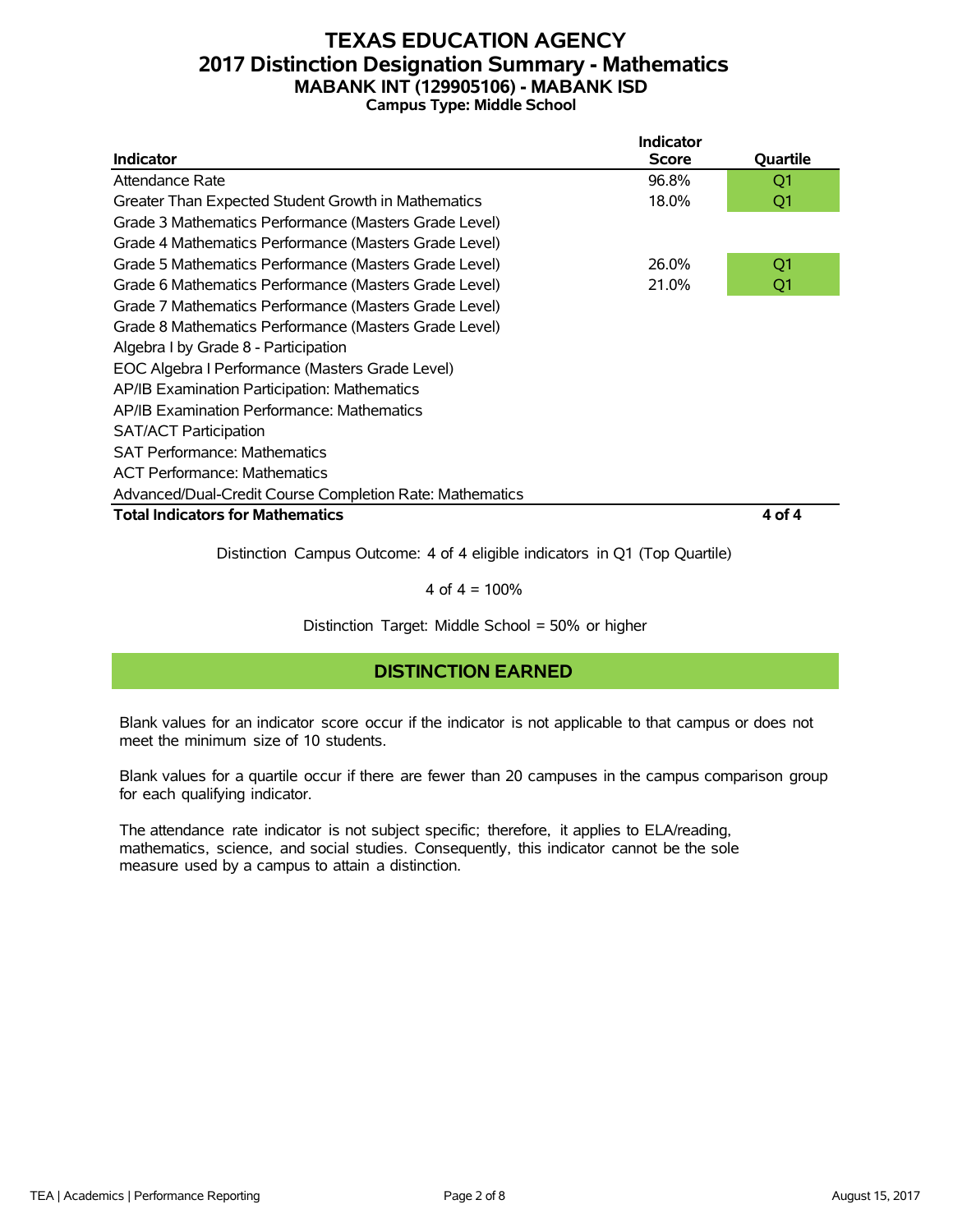# **TEXAS EDUCATION AGENCY 2017 Distinction Designation Summary - Science MABANK INT (129905106) - MABANK ISD Campus Type: Middle School**

|                                                      | Indicator    |            |
|------------------------------------------------------|--------------|------------|
| <b>Indicator</b>                                     | <b>Score</b> | Quartile   |
| Attendance Rate                                      | 96.8%        | Q1         |
| Grade 5 Science Performance (Masters Grade Level)    | 27.0%        | Q1         |
| Grade 8 Science Performance (Masters Grade Level)    |              |            |
| EOC Biology Performance (Masters Grade Level)        |              |            |
| AP/IB Examination Participation: Science             |              |            |
| AP/IB Examination Performance: Science               |              |            |
| ACT Performance: Science                             |              |            |
| Advanced/Dual-Credit Course Completion Rate: Science |              |            |
| <b>Total Indicators for Science</b>                  |              | $2$ of $2$ |

Distinction Campus Outcome: 2 of 2 eligible indicators in Q1 (Top Quartile)

2 of  $2 = 100%$ 

Distinction Target: Middle School = 50% or higher

# **DISTINCTION EARNED**

Blank values for an indicator score occur if the indicator is not applicable to that campus or does not meet the minimum size of 10 students.

Blank values for a quartile occur if there are fewer than 20 campuses in the campus comparison group for each qualifying indicator.

The attendance rate indicator is not subject specific; therefore, it applies to ELA/reading, mathematics, science, and social studies. Consequently, this indicator cannot be the sole measure used by a campus to attain a distinction.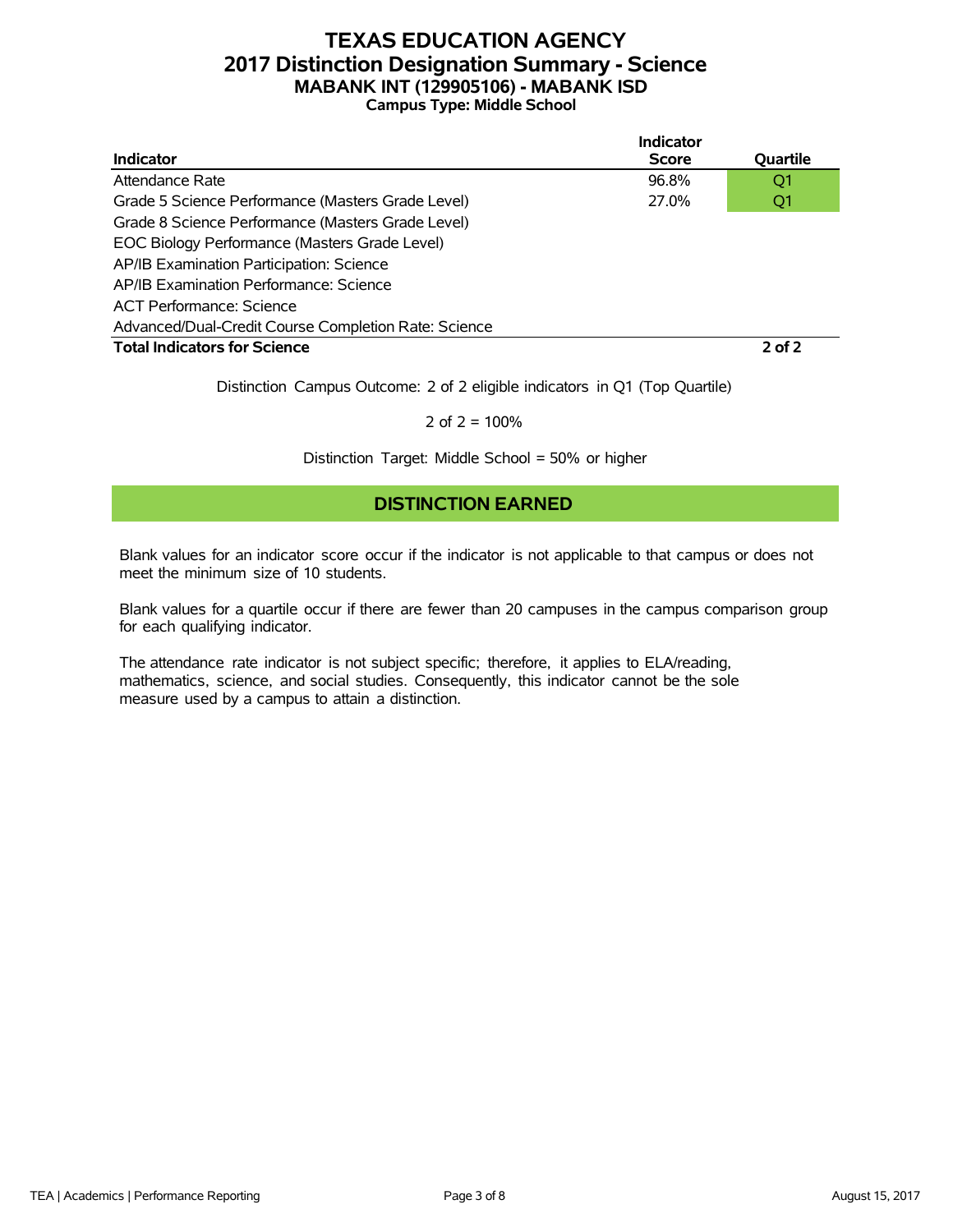# **TEXAS EDUCATION AGENCY 2017 Distinction Designation Summary - Social Studies MABANK INT (129905106) - MABANK ISD Campus Type: Middle School**

This campus is not eligible for this Distinction Designation. See the 2017 Accountability Manual for more information.

### **NOT ELIGIBLE**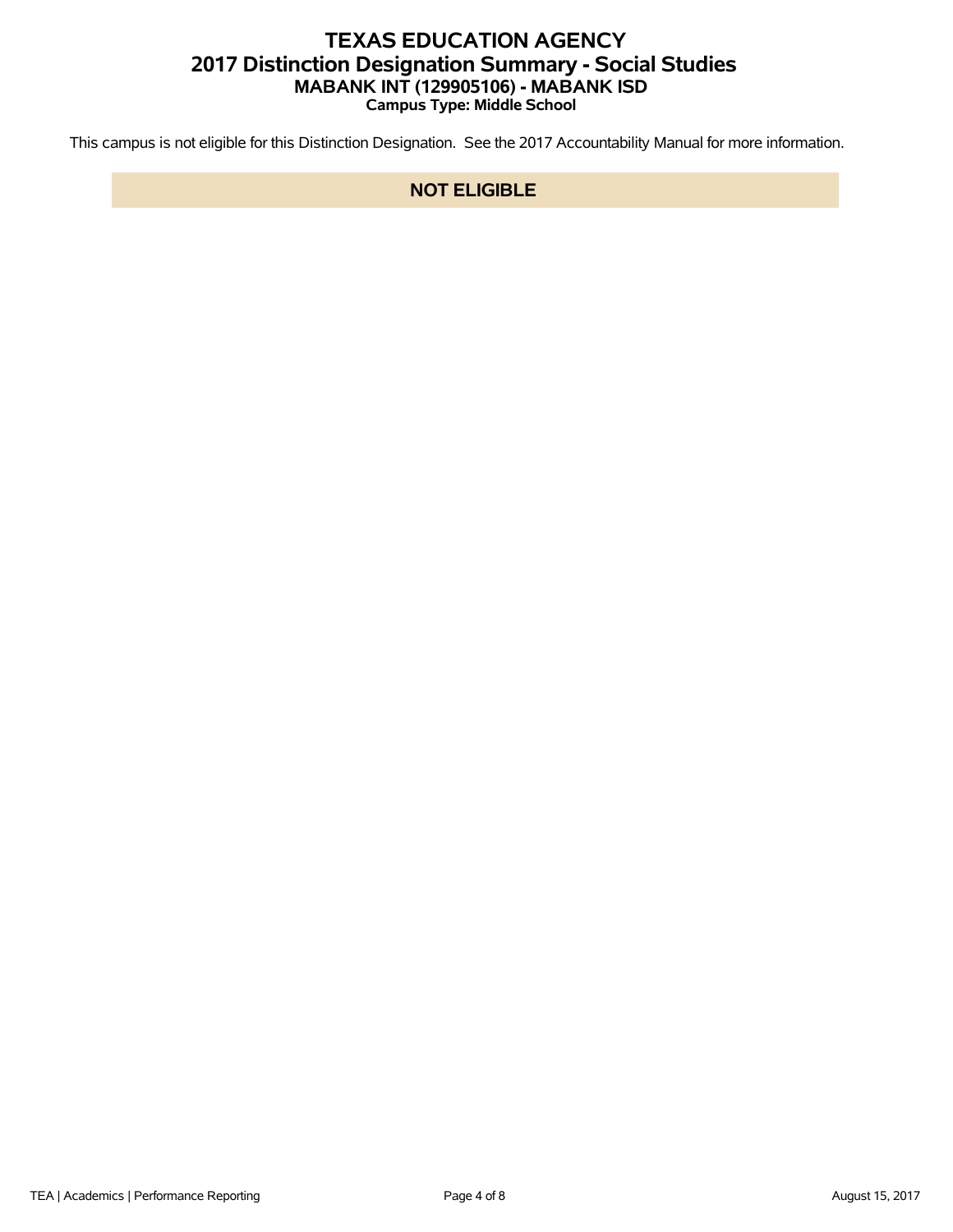# **TEXAS EDUCATION AGENCY 2017 Distinction Designation Summary - Top 25% in Student Progress MABANK INT (129905106) - MABANK ISD Campus Type: Middle School**

|                                                 |                         | Index <sub>2</sub> |
|-------------------------------------------------|-------------------------|--------------------|
| <b>Campus Name</b>                              | <b>District Name</b>    | Score              |
| 1 LUCILLE NASH INTERMEDIATE (129903102)         | <b>KAUFMAN ISD</b>      | 44                 |
| 2 WILLS POINT MIDDLE (234907041)                | <b>WILLS POINT ISD</b>  | 43                 |
| 3 BENITO JUAREZ MIDDLE (254901104)              | <b>CRYSTAL CITY ISD</b> | 42                 |
| 4 DELLA ICENHOWER INT (220908205)               | <b>MANSFIELD ISD</b>    | 42                 |
| 5 JOHN AND SHAMARION BARBER MIDDLE (084901043)  | <b>DICKINSON ISD</b>    | 42                 |
| 6 CARTER LOMAX MIDDLE (101917139)               | PASADENA ISD            | 41                 |
| 7 CROSS TIMBERS INT (220908202)                 | <b>MANSFIELD ISD</b>    | 41                 |
| 8 STAFFORD INT (079910103)                      | <b>STAFFORD MSD</b>     | 41                 |
| 9 MELILLO MIDDLE (101917140)                    | <b>PASADENA ISD</b>     | 40                 |
| 10 MT VERNON INT (080901102)                    | <b>MOUNT VERNON ISD</b> | 40                 |
| 11 SUE CROUCH INT SCH (220912111)               | <b>CROWLEY ISD</b>      | 40                 |
| 12 BIG SPRING INT (114901044)                   | <b>BIG SPRING ISD</b>   | 39                 |
| 13 BRENHAM MIDDLE (239901041)                   | <b>BRENHAM ISD</b>      | 39                 |
| 14 JAMES A ARTHUR INT (220914101)               | <b>KENNEDALE ISD</b>    | 39                 |
| <b>MABANK INT (129905106)</b>                   | <b>MABANK ISD</b>       | 39                 |
| 15 B MCDANIEL INT (091903045)                   | <b>DENISON ISD</b>      | 38                 |
| 16 BLASCHKE/SHELDON EL (205903103)              | <b>INGLESIDE ISD</b>    | 38                 |
| 17 CRYAR INTERMEDIATE (170902073)               | <b>CONROE ISD</b>       | 38                 |
| 18 S H CROWLEY INT (220912112)                  | <b>CROWLEY ISD</b>      | 38                 |
| 19 FRY INT (084906101)                          | <b>TEXAS CITY ISD</b>   | 37                 |
| 20 PLEASANTON INT (007905104)                   | PLEASANTON ISD          | 36                 |
| 21 GILMER INT (230902103)                       | GILMER ISD              | 35                 |
| 22 VIDOR MIDDLE (181907104)                     | <b>VIDOR ISD</b>        | 34                 |
| 23 DUNBAR MIDDLE (084901042)                    | <b>DICKINSON ISD</b>    | 33                 |
| 24 GONZALES NORTH AVENUE INT (089901103)        | <b>GONZALES ISD</b>     | 33                 |
| 25 SPRINGTOWN INT (184902108)                   | <b>SPRINGTOWN ISD</b>   | 33                 |
| 26 CROCKETT INT (139909112)                     | <b>PARIS ISD</b>        | 32                 |
| 27 PINE TREE MIDDLE (092904043)                 | PINE TREE ISD           | 32                 |
| 28 WILLOW VISTA INT (188902103)                 | RIVER ROAD ISD          | 32                 |
| 29 ELVA C LOBIT MIDDLE (084901044)              | <b>DICKINSON ISD</b>    | 31                 |
| 30 GILLETT INT (137901041)                      | <b>KINGSVILLE ISD</b>   | 31                 |
| 31 J J WESSENDORFF MIDDLE (079901106)           | <b>LAMAR CISD</b>       | 31                 |
| 32 BASTROP INT (011901104)                      | <b>BASTROP ISD</b>      | 30                 |
| 33 BROWNWOOD INT (025902108)                    | BROWNWOOD ISD           | 30                 |
| 34 GILBERT INT (072903103)                      | STEPHENVILLE ISD        | 29                 |
| 35 HARDIN INT (146904042)                       | <b>HARDIN ISD</b>       | 29                 |
| 36 NAVARRO MIDDLE (079901103)                   | <b>LAMAR CISD</b>       | 29                 |
| 37 B T WILSON SIXTH GRADE SCHOOL (133903104)    | <b>KERRVILLE ISD</b>    | 28                 |
| 38 W E HOOVER EL (220915107)                    | <b>AZLE ISD</b>         | 27                 |
| 39 DUBOSE INT (125901041)                       | <b>ALICE ISD</b>        | 26                 |
| 40 JAMES H BAKER SIXTH GRADE CAMPUS (101916042) | LA PORTE ISD            | 26                 |

Top 25% in Student Progress Target = Index 2 Score of 40

#### **NO DISTINCTION EARNED**

Blank values for an Index 2 Score occur if the indicator is not applicable to that campus or does not meet the minimum size of 10.

Where Index 2 scores are identical the campuses are listed alphabetically by campus name.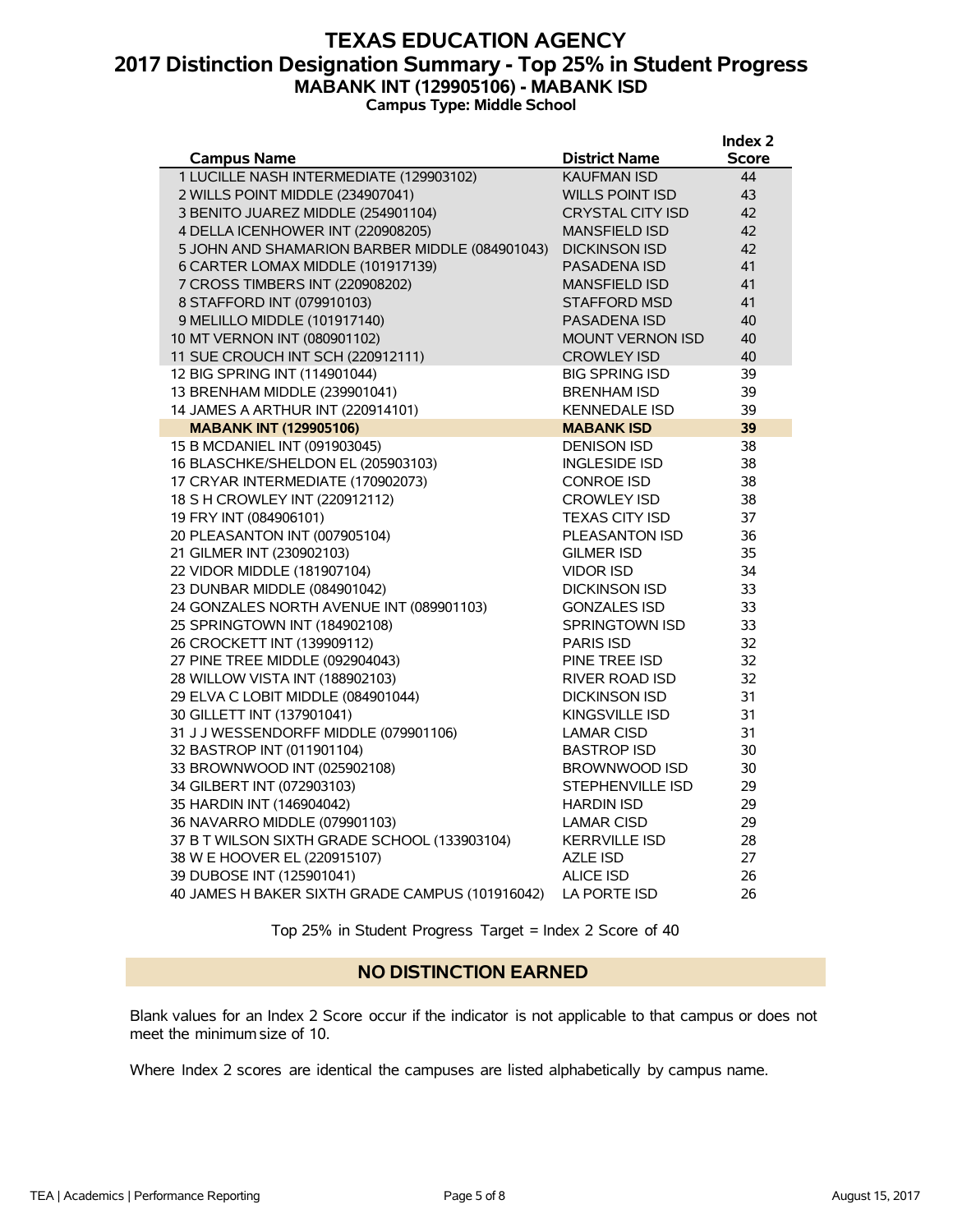## **TEXAS EDUCATION AGENCY 2017 Distinction Designation Summary - Top 25% in Closing Performance Gaps MABANK INT (129905106) - MABANK ISD Campus Type: Middle School**

|                                                                             |                                        | Index 3      |
|-----------------------------------------------------------------------------|----------------------------------------|--------------|
| <b>Campus Name</b>                                                          | <b>District Name</b>                   | <b>Score</b> |
| 1 CARTER LOMAX MIDDLE (101917139)                                           | PASADENA ISD                           | 53           |
| <b>MABANK INT (129905106)</b>                                               | <b>MABANK ISD</b>                      | 53           |
| 2 MELILLO MIDDLE (101917140)                                                | <b>PASADENA ISD</b>                    | 49           |
| 3 STAFFORD INT (079910103)                                                  | <b>STAFFORD MSD</b>                    | 49           |
| 4 BLASCHKE/SHELDON EL (205903103)                                           | <b>INGLESIDE ISD</b>                   | 48           |
| 5 W E HOOVER EL (220915107)                                                 | <b>AZLE ISD</b>                        | 48           |
| 6 BRENHAM MIDDLE (239901041)                                                | <b>BRENHAM ISD</b>                     | 47           |
| 7 DELLA ICENHOWER INT (220908205)                                           | <b>MANSFIELD ISD</b>                   | 47           |
| 8 JOHN AND SHAMARION BARBER MIDDLE (084901043)                              | <b>DICKINSON ISD</b>                   | 46           |
| 9 B MCDANIEL INT (091903045)                                                | <b>DENISON ISD</b>                     | 44           |
| 10 CROSS TIMBERS INT (220908202)                                            | <b>MANSFIELD ISD</b>                   | 44           |
| 11 JAMES H BAKER SIXTH GRADE CAMPUS (101916042)                             | LA PORTE ISD                           | 44           |
| 12 CRYAR INTERMEDIATE (170902073)                                           | <b>CONROE ISD</b>                      | 43           |
| 13 JAMES A ARTHUR INT (220914101)                                           | <b>KENNEDALE ISD</b>                   | 43           |
| 14 NAVARRO MIDDLE (079901103)                                               | <b>LAMAR CISD</b>                      | 43           |
| 15 SUE CROUCH INT SCH (220912111)                                           | <b>CROWLEY ISD</b>                     | 43           |
| 16 MT VERNON INT (080901102)                                                | <b>MOUNT VERNON ISD</b>                | 42           |
| 17 B T WILSON SIXTH GRADE SCHOOL (133903104)                                | <b>KERRVILLE ISD</b>                   | 41           |
| 18 ELVA C LOBIT MIDDLE (084901044)                                          | <b>DICKINSON ISD</b>                   | 41           |
| 19 FRY INT (084906101)                                                      | <b>TEXAS CITY ISD</b>                  | 41           |
| 20 J J WESSENDORFF MIDDLE (079901106)                                       | <b>LAMAR CISD</b>                      | 41           |
| 21 GILBERT INT (072903103)                                                  | <b>STEPHENVILLE ISD</b>                | 40           |
| 22 VIDOR MIDDLE (181907104)                                                 | <b>VIDOR ISD</b>                       | 40           |
| 23 SPRINGTOWN INT (184902108)                                               | SPRINGTOWN ISD                         | 39           |
| 24 WILLOW VISTA INT (188902103)                                             | RIVER ROAD ISD                         | 39           |
| 25 GILMER INT (230902103)                                                   | <b>GILMER ISD</b>                      | 38           |
| 26 LUCILLE NASH INTERMEDIATE (129903102)                                    | <b>KAUFMAN ISD</b>                     | 38           |
| 27 DUNBAR MIDDLE (084901042)                                                | <b>DICKINSON ISD</b>                   | 37           |
| 28 GILLETT INT (137901041)                                                  | KINGSVILLE ISD                         | 36           |
| 29 WILLS POINT MIDDLE (234907041)                                           | <b>WILLS POINT ISD</b>                 | 36           |
| 30 HARDIN INT (146904042)                                                   | <b>HARDIN ISD</b>                      | 34           |
| 31 PLEASANTON INT (007905104)                                               | PLEASANTON ISD                         | 34           |
| 32 S H CROWLEY INT (220912112)                                              | <b>CROWLEY ISD</b>                     | 33           |
| 33 CROCKETT INT (139909112)                                                 | <b>PARIS ISD</b>                       | 32           |
| 34 GONZALES NORTH AVENUE INT (089901103)<br>35 PINE TREE MIDDLE (092904043) | <b>GONZALES ISD</b>                    | 32<br>32     |
|                                                                             | PINE TREE ISD                          |              |
| 36 BASTROP INT (011901104)<br>37 DUBOSE INT (125901041)                     | <b>BASTROP ISD</b><br><b>ALICE ISD</b> | 30<br>30     |
| 38 BROWNWOOD INT (025902108)                                                | BROWNWOOD ISD                          | 29           |
| 39 BENITO JUAREZ MIDDLE (254901104)                                         | <b>CRYSTAL CITY ISD</b>                | 28           |
| 40 BIG SPRING INT (114901044)                                               | <b>BIG SPRING ISD</b>                  | 28           |
|                                                                             |                                        |              |

Top 25% in Closing Performance Gaps Target = Index 3 Score of 44

#### **DISTINCTION EARNED**

Blank values for an Index 3 Score occur if the indicator is not applicable to that campus or does not meet the minimum size of 10.

Where Index 3 scores are identical the campuses are listed alphabetically by campus name.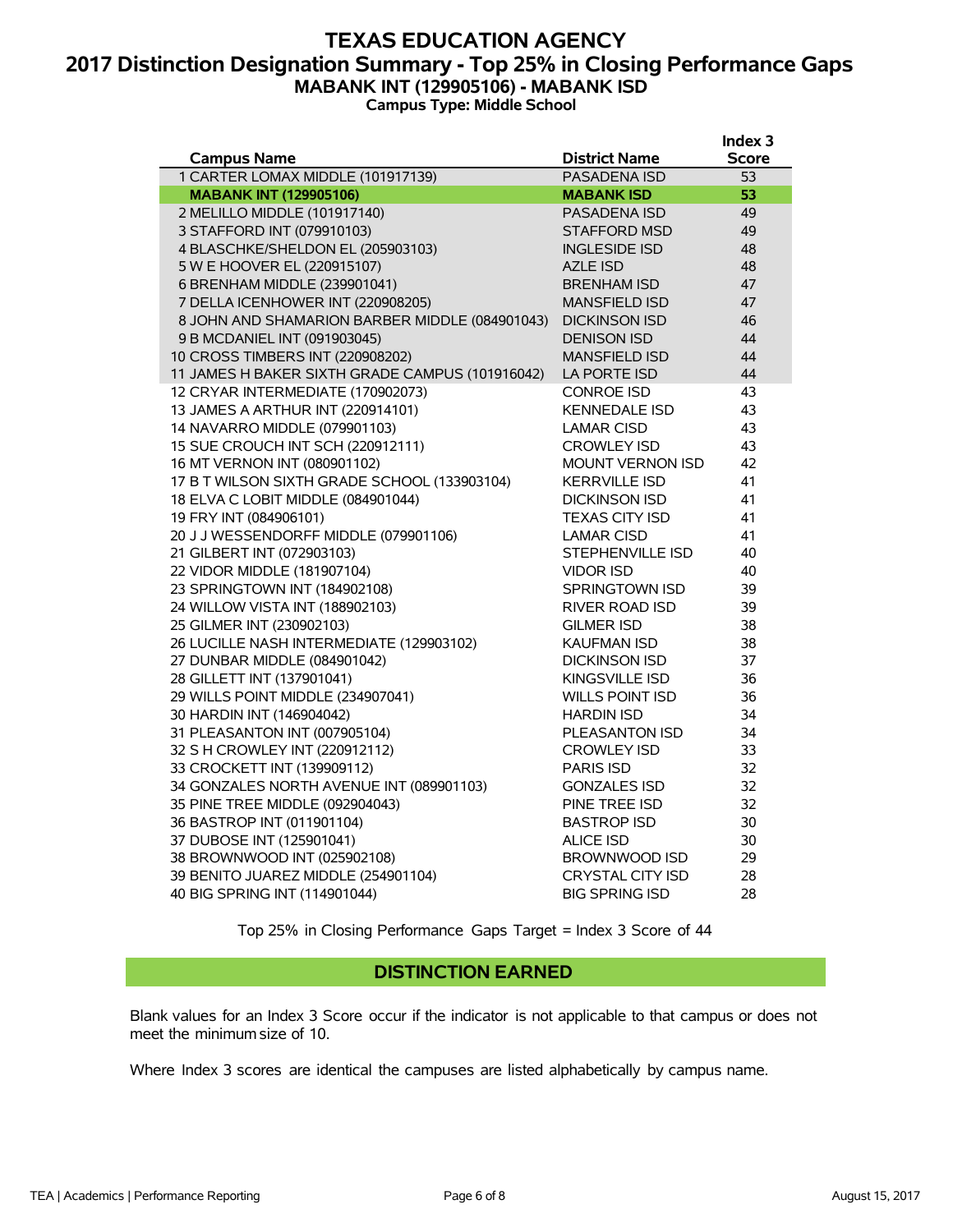# **TEXAS EDUCATION AGENCY 2017 Distinction Designation Summary - Postsecondary Readiness MABANK INT (129905106) - MABANK ISD**

**Campus Type: Middle School**

|                                                          | Indicator    |          |
|----------------------------------------------------------|--------------|----------|
| Indicator                                                | <b>Score</b> | Quartile |
| Index 4 - Percent at STAAR Meets Grade Level Standard    | 45.0%        | Q1       |
| Four-Year Longitudinal Graduation Rate                   |              |          |
| Four-Year Longitudinal Graduation Plan Rate*             |              |          |
| College-Ready Graduates                                  |              |          |
| Advanced/Dual-Credit Course Completion Rate: Any Subject |              |          |
| AP/IB Examination Performance: Any Subject               |              |          |
| <b>SAT/ACT Participation</b>                             |              |          |
| <b>SAT/ACT Performance</b>                               |              |          |
| <b>CTE-Coherent Sequence Graduates</b>                   |              |          |
| <b>Total Indicators for Postsecondary Readiness</b>      |              | 1 of 1   |
|                                                          |              |          |

Evaluation of campus outcomes: 1 of 1 eligible indicators in Q1 (Top Quartile)

#### 1 of  $1 = 100%$

Distinction Target: Middle School = 50% or higher

# **DISTINCTION EARNED**

Blank values for an indicator score occur if the indicator is not applicable to that campus or does not meet the minimum size of 10 students.

Blank values for a quartile occur if there are fewer than 20 campuses in the campus comparison group for each qualifying indicator.

\*The four-year longitudinal graduation plan rate is determined by comparing the all students RHSP/DAP rate and the all students RHSP/DAP/FHSP-E/FHSP-DLA rate. The higher of the two rates is used for distinction designations. Refer to the Index 4 Data Table for details.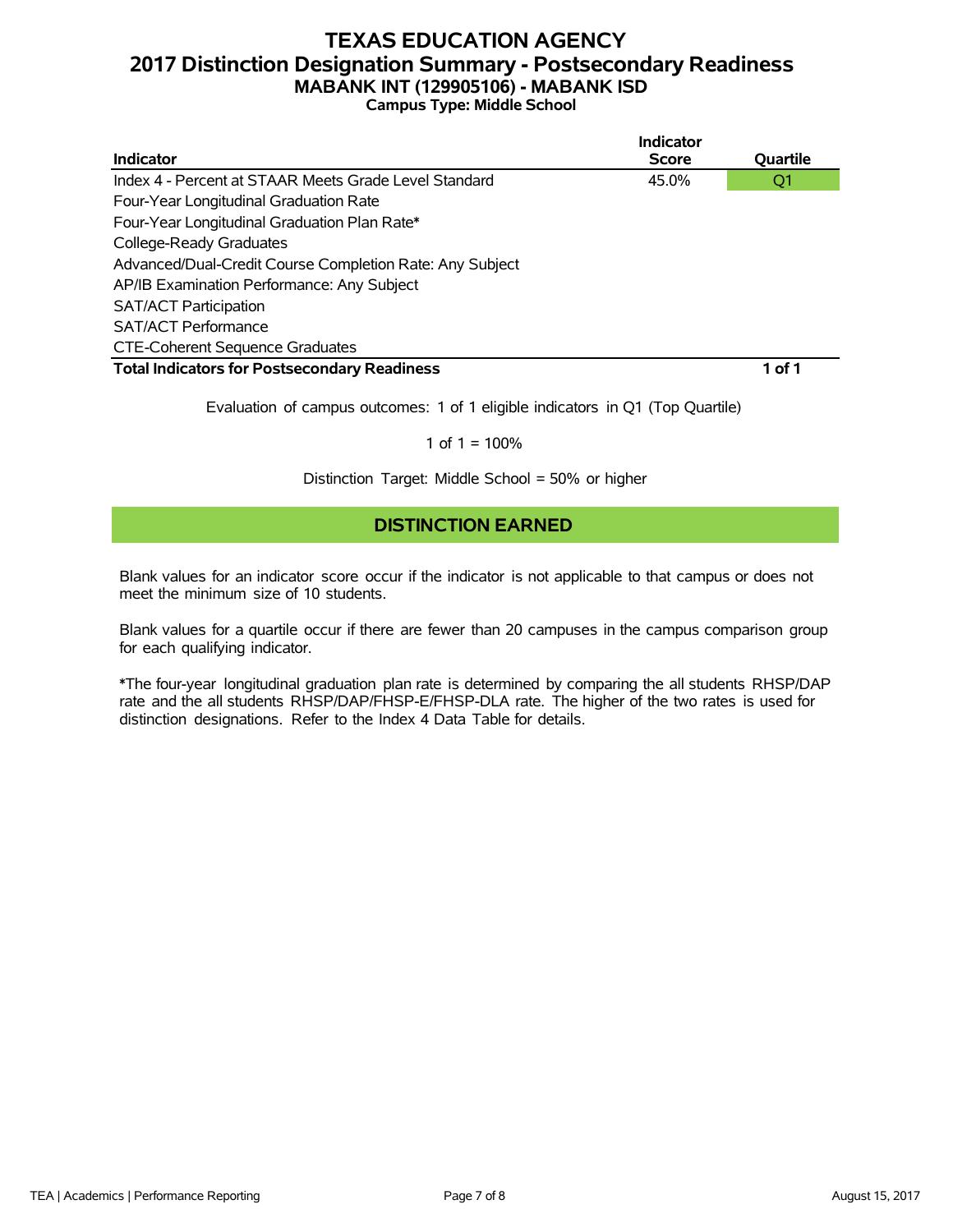#### **TEXAS EDUCATION AGENCY 2017 Distinction Designation Summary MABANK INT (129905106) - MABANK ISD Campus Type: Middle School**

| <b>Indicator</b>                                            | Indicator<br><b>Score</b><br><b>Numerator</b> | Indicator<br><b>Score</b><br>Denominator | <b>Score</b> | Quartile 1<br><b>Minimum</b><br>Score | Quartile       |
|-------------------------------------------------------------|-----------------------------------------------|------------------------------------------|--------------|---------------------------------------|----------------|
| Attendance Rate                                             | 76,947.0                                      | 79,504.0                                 | 96.8         | 96.6                                  | Q1             |
| Greater Than Expected Student Growth in ELA/Reading         | 71                                            | 460                                      | 15           | 16                                    | Q <sub>2</sub> |
| Greater Than Expected Student Growth in Mathematics         | 83                                            | 460                                      | 18           | 18                                    | Q1             |
|                                                             |                                               |                                          |              |                                       |                |
| Grade 3 Reading Performance (Masters Grade Level)           |                                               |                                          |              |                                       |                |
| Grade 3 Mathematics Performance (Masters Grade Level)       |                                               |                                          |              |                                       |                |
| Grade 4 Reading Performance (Masters Grade Level)           |                                               |                                          |              |                                       |                |
| Grade 4 Mathematics Performance (Masters Grade Level)       |                                               |                                          |              |                                       |                |
| Grade 4 Writing Performance (Masters Grade Level)           |                                               |                                          |              |                                       |                |
| Grade 5 Reading Performance (Masters Grade Level)           | 63                                            | 254                                      | 25           | 24                                    | Q1             |
| Grade 5 Mathematics Performance (Masters Grade Level)       | 67                                            | 254                                      | 26           | 22                                    | Q <sub>1</sub> |
| Grade 5 Science Performance (Masters Grade Level)           | 68                                            | 253                                      | 27           | 17                                    | Q1             |
| Grade 6 Reading Performance (Masters Grade Level)           | 40                                            | 219                                      | 18           | 18                                    | Q <sub>1</sub> |
| Grade 6 Mathematics Performance (Masters Grade Level)       | 46                                            | 220                                      | 21           | 18                                    | Q1             |
| Grade 7 Reading Performance (Masters Grade Level)           | $\mathbf{1}$                                  | $\mathbf{1}$                             |              |                                       |                |
| Grade 7 Mathematics Performance (Masters Grade Level)       |                                               |                                          |              |                                       |                |
| Grade 7 Writing Performance (Masters Grade Level)           | $\mathbf{1}$                                  | $\mathbf{1}$                             |              |                                       |                |
| Grade 8 Reading Performance (Masters Grade Level)           |                                               |                                          |              |                                       |                |
| Grade 8 Mathematics Performance (Masters Grade Level)       |                                               |                                          |              |                                       |                |
| Grade 8 Science Performance (Masters Grade Level)           |                                               |                                          |              |                                       |                |
| Grade 8 Social Studies Performance (Masters Grade Level)    |                                               |                                          |              |                                       |                |
| Algebra I by Grade 8 - Participation                        |                                               |                                          |              |                                       |                |
| EOC Algebra I Performance (Masters Grade Level)             |                                               |                                          |              |                                       |                |
| EOC English I Performance (Masters Grade Level)             |                                               |                                          |              |                                       |                |
| EOC English II Performance (Masters Grade Level)            |                                               |                                          |              |                                       |                |
| EOC Biology Performance (Masters Grade Level)               |                                               |                                          |              |                                       |                |
| EOC U.S. History Performance (Masters Grade Level)          |                                               |                                          |              |                                       |                |
| AP/IB Examination Participation: ELA                        |                                               |                                          |              |                                       |                |
| AP/IB Examination Participation: Mathematics                |                                               |                                          |              |                                       |                |
| AP/IB Examination Participation: Science                    |                                               |                                          |              |                                       |                |
| AP/IB Examination Participation: Social Studies             |                                               |                                          |              |                                       |                |
| AP/IB Examination Performance: ELA                          |                                               |                                          |              |                                       |                |
| AP/IB Examination Performance: Mathematics                  |                                               |                                          |              |                                       |                |
| AP/IB Examination Performance: Science                      |                                               |                                          |              |                                       |                |
| AP/IB Examination Performance: Social Studies               |                                               |                                          |              |                                       |                |
| AP/IB Examination Performance: Any Subject                  |                                               |                                          |              |                                       |                |
| <b>SAT/ACT Participation</b>                                |                                               |                                          |              |                                       |                |
| SAT/ACT Performance                                         |                                               |                                          |              |                                       |                |
| <b>SAT Performance: ELA</b>                                 |                                               |                                          |              |                                       |                |
| SAT Performance: Mathematics                                |                                               |                                          |              |                                       |                |
| <b>ACT Performance: ELA</b>                                 |                                               |                                          |              |                                       |                |
| <b>ACT Performance: Mathematics</b>                         |                                               |                                          |              |                                       |                |
| <b>ACT Performance: Science</b>                             |                                               |                                          |              |                                       |                |
| Index 4 - Percent at STAAR Meets Grade Level Standard       | 214                                           | 474                                      | 45.0         | 36.0                                  | Q1             |
| Four-Year Longitudinal Graduation Rate                      |                                               |                                          |              |                                       |                |
|                                                             |                                               |                                          |              |                                       |                |
| Four-Year Longitudinal Graduation Plan Rate*                |                                               |                                          |              |                                       |                |
| College-Ready Graduates                                     |                                               |                                          |              |                                       |                |
| Advanced/Dual-Credit Course Completion Rate: ELA/Reading    |                                               |                                          |              |                                       |                |
| Advanced/Dual-Credit Course Completion Rate: Mathematics    |                                               |                                          |              |                                       |                |
| Advanced/Dual-Credit Course Completion Rate: Science        |                                               |                                          |              |                                       |                |
| Advanced/Dual-Credit Course Completion Rate: Social Studies |                                               |                                          |              |                                       |                |
| Advanced/Dual-Credit Course Completion Rate: Any Subject    |                                               |                                          |              |                                       |                |
| CTE-Coherent Sequence Graduates                             |                                               |                                          |              |                                       |                |

Blank valuesfor an indicator score occur if the indicator is not applicable to that campus or does not meet the minimum size of 10 students.

Blank valuesfor a quartile occur if there are fewer than 20 campuses in the campus comparison group for each qualifying indicator.

'n/a' Indicates data reporting is not applicable for this indicator.

\*The four-year longitudinal graduation plan rate is determined by comparing the all students RHSP/DAPrate and the all students RHSP/DAP/FHSP-E/FHSP-DLArate. The higher of the two rates is used for distinction designations. Refer to the Index 4 Data Table for details.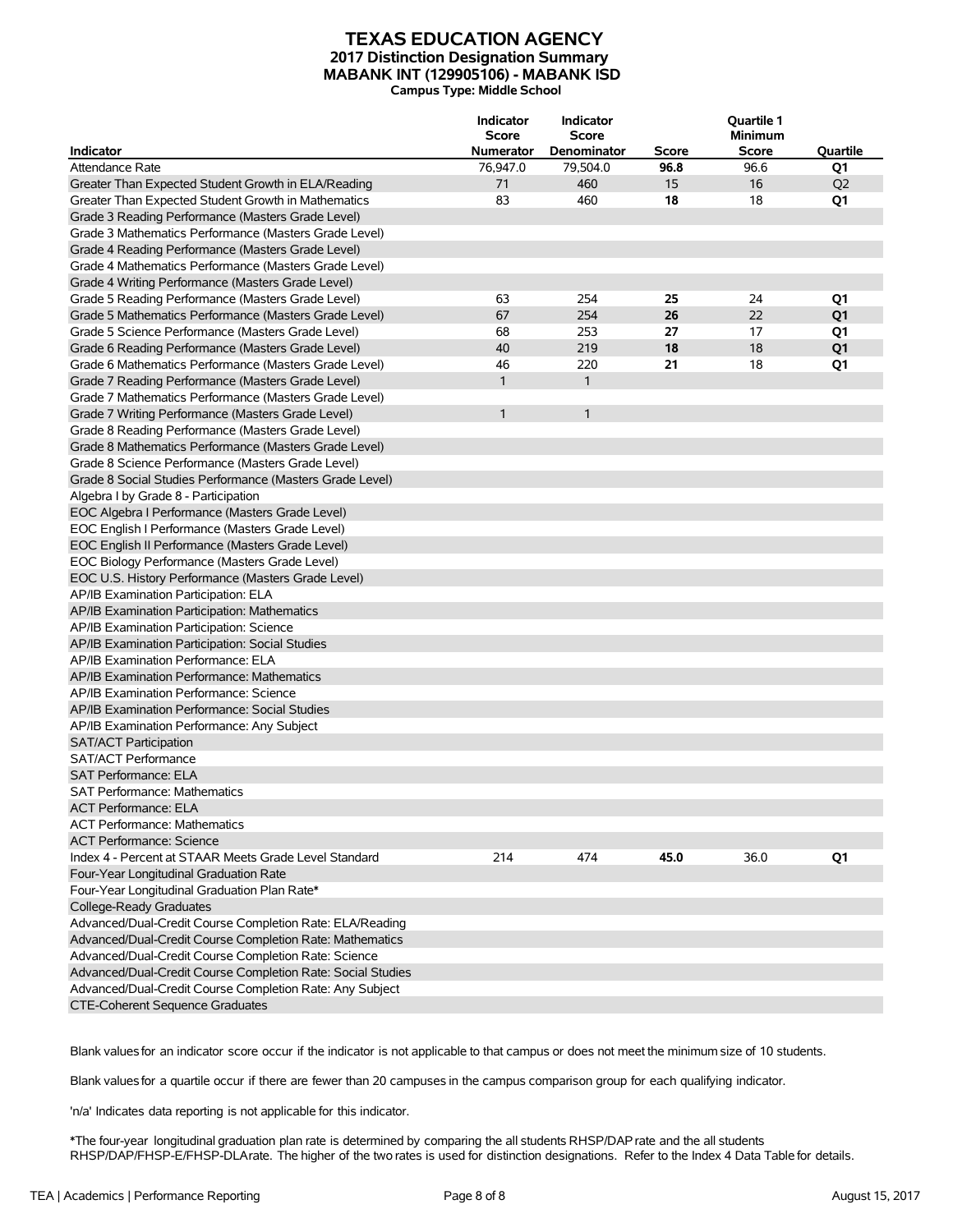#### **TEXAS EDUCATION AGENCY 2017 System Safeguards - Status Report MABANK INT (129905106) - MABANK ISD**

|                                                         |                        |                              |              |       |                    |       |                            | Two or               |                       |                      | <b>ELL</b>               |         |                     |                          | Percent of                      |
|---------------------------------------------------------|------------------------|------------------------------|--------------|-------|--------------------|-------|----------------------------|----------------------|-----------------------|----------------------|--------------------------|---------|---------------------|--------------------------|---------------------------------|
|                                                         | All<br><b>Students</b> | African<br>American Hispanic |              | White | American<br>Indian | Asian | <b>Pacific</b><br>Islander | <b>More</b><br>Races | Econ<br><b>Disadv</b> | <b>Special</b><br>Ed | (Current &<br>Monitored) | $ELL +$ | <b>Total</b><br>Met | <b>Total</b><br>Eligible | Eligible<br><b>Measures Met</b> |
| <b>Performance Status - State</b>                       |                        |                              |              |       |                    |       |                            |                      |                       |                      |                          |         |                     |                          |                                 |
| <b>State Target</b>                                     | 60%                    | 60%                          | 60%          | 60%   | 60%                | 60%   | 60%                        | 60%                  | 60%                   | 60%                  | 60%                      |         |                     |                          |                                 |
| Reading                                                 | Y                      |                              | Y            | Y     |                    |       |                            |                      | Υ                     | ${\sf N}$            |                          | n/a     | $\overline{4}$      | 5                        | 80                              |
| <b>Mathematics</b>                                      | Y                      |                              | $\mathsf{Y}$ | Y     |                    |       |                            |                      | Y                     | Y                    |                          | n/a     | 5                   | 5                        | 100                             |
| Writing $\sim$                                          |                        |                              |              |       |                    |       |                            |                      |                       |                      |                          | n/a     | $\mathbf 0$         | $\mathbf 0$              |                                 |
| Science                                                 | Y                      |                              | Y            | Υ     |                    |       |                            |                      | Υ                     | Υ                    |                          | n/a     | 5                   | 5                        | 100                             |
| <b>Social Studies</b>                                   |                        |                              |              |       |                    |       |                            |                      |                       |                      |                          | n/a     | $\mathbf 0$         | 0                        |                                 |
| Total                                                   |                        |                              |              |       |                    |       |                            |                      |                       |                      |                          |         | 14                  | 15                       | 93                              |
| <b>Performance Status - Federal</b>                     |                        |                              |              |       |                    |       |                            |                      |                       |                      |                          |         |                     |                          |                                 |
| <b>Federal Target</b>                                   | 91%                    | 91%                          | 91%          | 91%   |                    |       |                            |                      | 91%                   | 91%                  | 91%                      |         |                     |                          |                                 |
| Reading                                                 | N                      |                              | N            | N     | n/a                | n/a   | n/a                        | n/a                  | $\mathsf{N}$          | $\mathsf{N}$         |                          | n/a     |                     |                          |                                 |
| Mathematics                                             | Y                      |                              | Y            | Y     | n/a                | n/a   | n/a                        | n/a                  | $\mathsf{N}$          | $\mathsf{N}$         |                          | n/a     |                     |                          |                                 |
| <b>Participation Status</b>                             |                        |                              |              |       |                    |       |                            |                      |                       |                      |                          |         |                     |                          |                                 |
| Target                                                  | 95%                    | 95%                          | 95%          | 95%   | 95%                | 95%   | 95%                        | 95%                  | 95%                   | 95%                  |                          | 95%     |                     |                          |                                 |
| Reading                                                 | Y                      |                              | Y            | Y     |                    |       |                            |                      | Υ                     | Υ                    | n/a                      |         | 5                   | 5                        | 100                             |
| Mathematics                                             | Y                      |                              | Y            | Y     |                    |       |                            |                      | Y                     | Y                    | n/a                      |         | 5                   | 5                        | 100                             |
| Total                                                   |                        |                              |              |       |                    |       |                            |                      |                       |                      |                          |         | 10                  | 10                       | 100                             |
|                                                         |                        |                              |              |       |                    |       |                            |                      |                       |                      |                          |         |                     |                          |                                 |
| Federal Graduation Status (Target: See Reason Codes)    |                        |                              |              |       |                    |       |                            |                      |                       |                      |                          |         |                     |                          |                                 |
| <b>Graduation Target Met</b>                            |                        |                              |              |       |                    |       |                            |                      |                       |                      | n/a                      |         | $\mathbf 0$         | $\mathbf 0$              |                                 |
| Reason Code ***                                         |                        |                              |              |       |                    |       |                            |                      |                       |                      |                          |         |                     |                          |                                 |
| <b>Total</b>                                            |                        |                              |              |       |                    |       |                            |                      |                       |                      |                          |         | $\mathbf 0$         | $\mathbf 0$              |                                 |
| District: Met Federal Limits on Alternative Assessments |                        |                              |              |       |                    |       |                            |                      |                       |                      |                          |         |                     |                          |                                 |
| Reading                                                 |                        |                              |              |       |                    |       |                            |                      |                       |                      |                          |         |                     |                          |                                 |
| Alternate 1%                                            | n/a                    |                              |              |       |                    |       |                            |                      |                       |                      |                          |         |                     |                          |                                 |
| Number Proficient                                       | n/a                    |                              |              |       |                    |       |                            |                      |                       |                      |                          |         |                     |                          |                                 |
| <b>Total Federal Cap Limit</b>                          | n/a                    |                              |              |       |                    |       |                            |                      |                       |                      |                          |         |                     |                          |                                 |
| Mathematics                                             |                        |                              |              |       |                    |       |                            |                      |                       |                      |                          |         |                     |                          |                                 |
| Alternate 1%                                            | n/a                    |                              |              |       |                    |       |                            |                      |                       |                      |                          |         |                     |                          |                                 |
| Number Proficient                                       | n/a                    |                              |              |       |                    |       |                            |                      |                       |                      |                          |         |                     |                          |                                 |
| Total Federal Cap Limit                                 | n/a                    |                              |              |       |                    |       |                            |                      |                       |                      |                          |         |                     |                          |                                 |
| <b>Total</b>                                            |                        |                              |              |       |                    |       |                            |                      |                       |                      |                          |         |                     |                          |                                 |
| <b>Overall Total</b>                                    |                        |                              |              |       |                    |       |                            |                      |                       |                      |                          |         | 24                  | 25                       | 96                              |

~ Indicates Small Numbers Analysis (SNA) has been applied to tha All Students group for the noted indicator. When SNA is applied, a three-year average is shown for the All Students group.

+ Participation uses ELL (Current), Graduation uses ELL (Ever HS)

\*\*\* Federal Graduation Rate Reason Codes:

a = Graduation Rate Goal of 90% c = Safe Harbor Target of a 10% decrease in difference from the prior year rate and the Goal

b = Four-year Graduation Rate Target of 88.5% d = Five-year Graduation Rate Target of 91%

Blank cells above represent student group indicators that do not meet the minimum size criteria.

n/a Indicates the student group is not applicable to System Safeguards.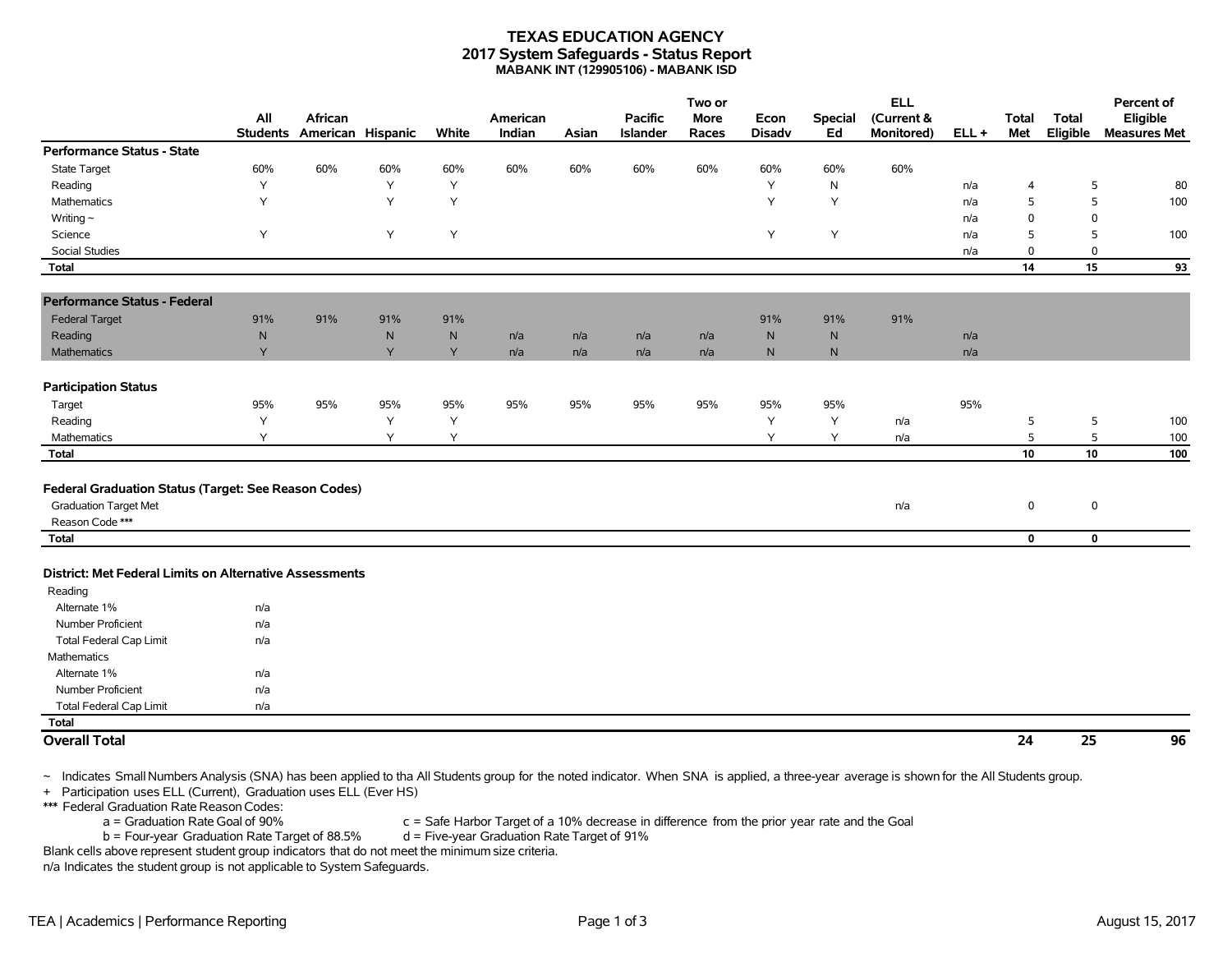#### **TEXAS EDUCATION AGENCY 2017 System Safeguards - Performance and Participation Data Table MABANK INT (129905106) - MABANK ISD**

|                                      |                 |                   |                          |        |          |       |                          | Two or      |               |                | <b>ELL</b>        |                          |
|--------------------------------------|-----------------|-------------------|--------------------------|--------|----------|-------|--------------------------|-------------|---------------|----------------|-------------------|--------------------------|
|                                      | All             | African           |                          |        | American |       | <b>Pacific</b>           | <b>More</b> | Econ          | <b>Special</b> | (Current &        | <b>ELL</b>               |
|                                      | <b>Students</b> | American Hispanic |                          | White  | Indian   | Asian | <b>Islander</b>          | Races       | <b>Disadv</b> | Ed             | <b>Monitored)</b> | (Current)                |
| <b>Performance Rates</b>             |                 |                   |                          |        |          |       |                          |             |               |                |                   |                          |
| Reading                              |                 |                   |                          |        |          |       |                          |             |               |                |                   |                          |
| # at Approaches Grade Level Standard | 400             | $**$              | 73                       | 298    | $\ast$   | 6     |                          | 16          | 233           | 33             | 15                | n/a                      |
| <b>Total Tests</b>                   | 474             | $**$              | 88                       | 355    | $\ast$   | 6     |                          | 17          | 295           | 62             | 17                | 10                       |
| % at Approaches Grade Level Standard | 84%             | 100%              | 83%                      | 84%    | $\ast$   | 100%  |                          | 94%         | 79%           | 53%            | 88%               | n/a                      |
| <b>Mathematics</b>                   |                 |                   |                          |        |          |       |                          |             |               |                |                   |                          |
| # at Approaches Grade Level Standard | 434             | $**$              | 80                       | 326    | $\ast$   | 6     | $\overline{\phantom{a}}$ | 16          | 262           | 48             | 17                | n/a                      |
| <b>Total Tests</b>                   | 474             | $\ast\ast$        | 88                       | 355    | $\ast$   | 6     | ÷.                       | 17          | 295           | 62             | 17                | 10                       |
| % at Approaches Grade Level Standard | 92%             | 83%               | 91%                      | 92%    | $\ast$   | 100%  |                          | 94%         | 89%           | 77%            | 100%              | n/a                      |
| Writing $\sim$                       |                 |                   |                          |        |          |       |                          |             |               |                |                   |                          |
| # at Approaches Grade Level Standard | $\ast$          |                   |                          | $\ast$ |          |       |                          |             |               |                |                   | n/a                      |
| <b>Total Tests</b>                   | $\ast$          |                   |                          | $\ast$ |          |       |                          |             |               |                |                   | $\overline{\phantom{a}}$ |
| % at Approaches Grade Level Standard | $\ast$          |                   | $\overline{\phantom{a}}$ | $\ast$ |          |       |                          |             |               |                |                   | n/a                      |
| <b>Science</b>                       |                 |                   |                          |        |          |       |                          |             |               |                |                   |                          |
| # at Approaches Grade Level Standard | 217             | *                 | 32                       | 167    | *        | 5     | ٠                        | 9           | 135           | 21             | 9                 | n/a                      |
| <b>Total Tests</b>                   | 253             | $\ast$            | 41                       | 192    | $\ast$   | 5     |                          | 10          | 166           | 34             | 11                | 8                        |
| % at Approaches Grade Level Standard | 86%             | $\ast$            | 78%                      | 87%    | $\ast$   | 100%  |                          | 90%         | 81%           | 62%            | 82%               | n/a                      |
| <b>Social Studies</b>                |                 |                   |                          |        |          |       |                          |             |               |                |                   |                          |
| # at Approaches Grade Level Standard |                 |                   |                          |        |          |       |                          |             |               |                |                   | n/a                      |
| <b>Total Tests</b>                   |                 |                   |                          |        |          |       |                          |             |               |                |                   | $\sim$                   |
| % at Approaches Grade Level Standard |                 |                   |                          |        |          |       |                          |             |               |                |                   | n/a                      |
|                                      |                 |                   |                          |        |          |       |                          |             |               |                |                   |                          |
| <b>Participation Rates</b>           |                 |                   |                          |        |          |       |                          |             |               |                |                   |                          |
| Reading: 2016-2017 Assessments       |                 |                   |                          |        |          |       |                          |             |               |                |                   |                          |
| <b>Number Participating</b>          | 505             | $\ast\ast$        | 93                       | 380    | $\ast$   | 6     | $\overline{\phantom{a}}$ | 17          | 314           | 67             | n/a               | 11                       |
| <b>Total Students</b>                | 506             | $\ast\ast$        | 93                       | 381    | $\ast$   | 6     |                          | 17          | 314           | 68             | n/a               | 11                       |
| Participation Rate                   | 100%            | 100%              | 100%                     | 100%   | $\ast$   | 100%  | $\overline{\phantom{a}}$ | 100%        | 100%          | 99%            | n/a               | 100%                     |
| Mathematics: 2016-2016 Assessments   |                 |                   |                          |        |          |       |                          |             |               |                |                   |                          |
| Number Participating                 | 504             | $**$              | 93                       | 379    | $\ast$   | 6     |                          | 17          | 314           | 67             | n/a               | 11                       |
| <b>Total Students</b>                | 505             | $\ast\ast$        | 93                       | 380    | $\ast$   | 6     | ٠                        | 17          | 314           | 68             | n/a               | 11                       |
| <b>Participation Rate</b>            | 100%            | 100%              | 100%                     | 100%   | $\ast$   | 100%  |                          | 100%        | 100%          | 99%            | n/a               | 100%                     |

 $\sim$  Indicates Small Numbers Analysis was used for the subject.

\* Indicates results are masked due to smallnumbers to protect student confidentiality.

\*\* When only one racial/ethnic group is masked, then the second smallest racial/ethnic group is masked (regardless of size).

- Indicates there are no students in the group.

n/a Indicates the student group is not applicable to System Safeguards.